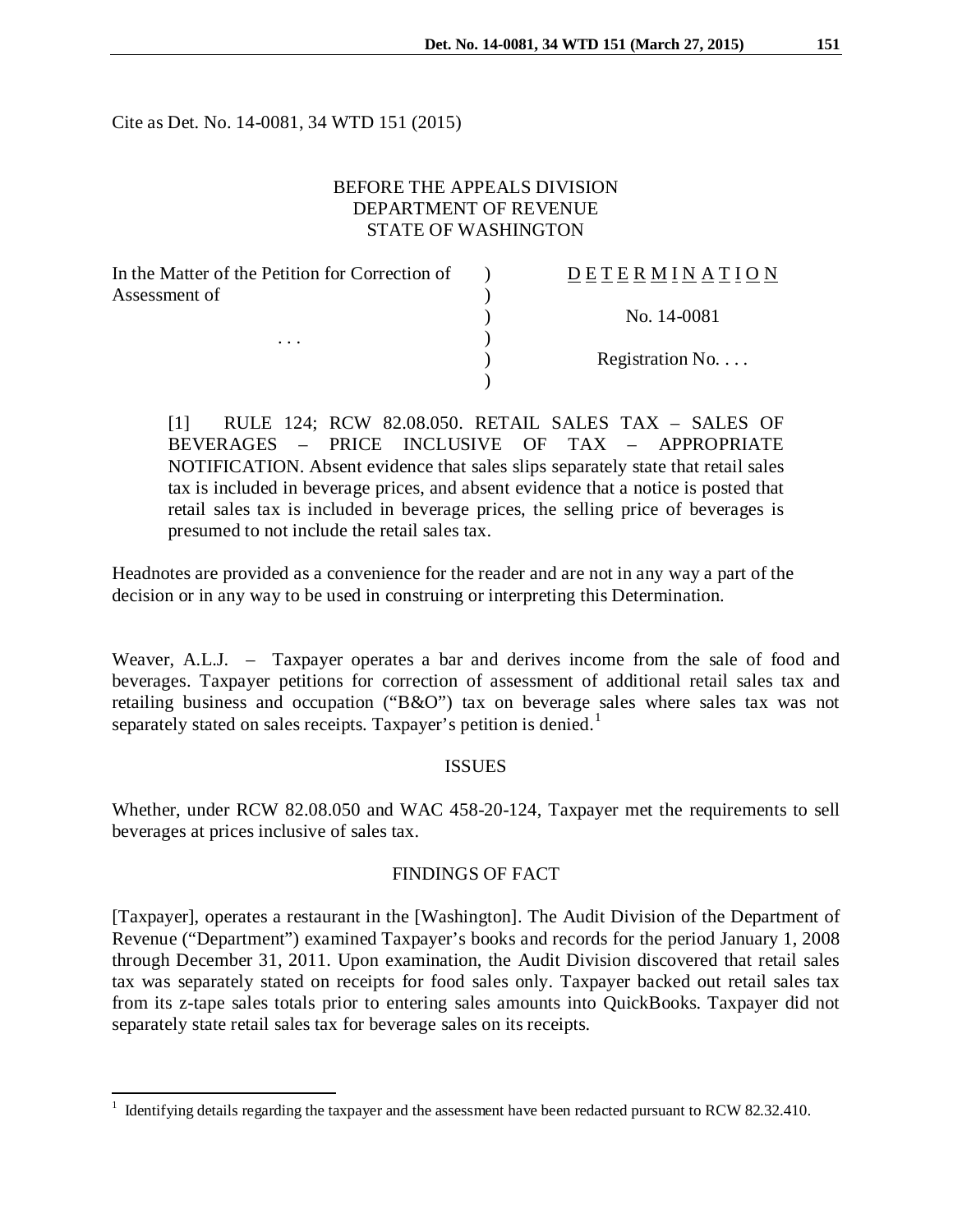Taxpayer maintains that it had printed menus and had posted a sign stating that tax was included in all beverage purchases. However, there is conflicting evidence on this matter. In the *Auditor's Detail of Differences and Instructions to the Taxpayer*, the Audit Division wrote the following:

During the audit the records showed that retail sales tax was not properly collected on beverage sales. It was stated that retail sales tax is included in the beverage prices and was therefore backed out of the z-tape sales totals prior to entering the amounts into QuickBooks.

In May 2011, a sign was posted stating "all applicable taxes are included in the beverage prices listed." In spring 2012 the menus were updated to also specify this pricing structure. No notice of this pricing structure was communicated to customers prior to May, 2011. Additionally, receipts are provided to the customers which have never, and still do not, separately state the retail sales tax on beverage sales.

*Auditor's Detail of Differences and Instructions to the Taxpayer*, p.2. The Audit Division's recitation of the facts related to the timing of the sign posting and the menus is based on e-mail correspondence with Taxpayer's accountant. On October 12, 2012, Taxpayer's accountant wrote: "[Taxpayer] had a sign posted at the restaurant once they learned that they had to communicate the pricing policy to their customers. The sign was posted until the menu was next updated." In response to the Audit Division's inquiry as to when the sign was posted, the accountant replied: "Sign was posted May of 2011." The accountant also sent a .pdf e-mail attachment of the new menu to the Audit Division.

On November 7, 2012, the Audit Division issued Taxpayer an assessment totaling \$. . . , which included \$... in retail sales tax, \$... in retailing business and occupation ("B&O") tax, \$... in.. . County Food and Beverage tax, and \$. . . in interest for the period January 1, 2008 through December 31, 2011. Taxpayer filed a timely appeal.

On appeal, Taxpayer maintains that signs stating that tax was included were posted prior to May, 2011, but Taxpayer has not provided any pictorial or documentary evidence of any such signage. Taxpayer also maintains that its menus had always stated that tax was included in beverage prices. As an example, Taxpayer provided a wine list that states "Beverage Prices include all applicable taxes." Taxpayer maintains that that wine list was from 2006 and offers a letter from a vineyard on the wine list that states that the last shipment of a particular wine on the list was in 2007, which pre-dates the audit period. Taxpayer did not provide any exemplar menus stating that tax was included in beverage prices.

At the appeals hearing Taxpayer did present sales receipts from similarly situated taxpayers that did not separately state sales tax on beverage sales. Taxpayer's position is that it is the industry standard to not separately state sales tax on beverage sale receipts.

# ANALYSIS

RCW 82.08.020 imposes a retail sales tax on each retail sale in this state. The sale of meals or prepared foods, generally, is a retail sale. RCW 82.04.050; WAC 458-20-119. RCW 82.08.050(9) sets forth the following requirements for proving that sales tax has been paid: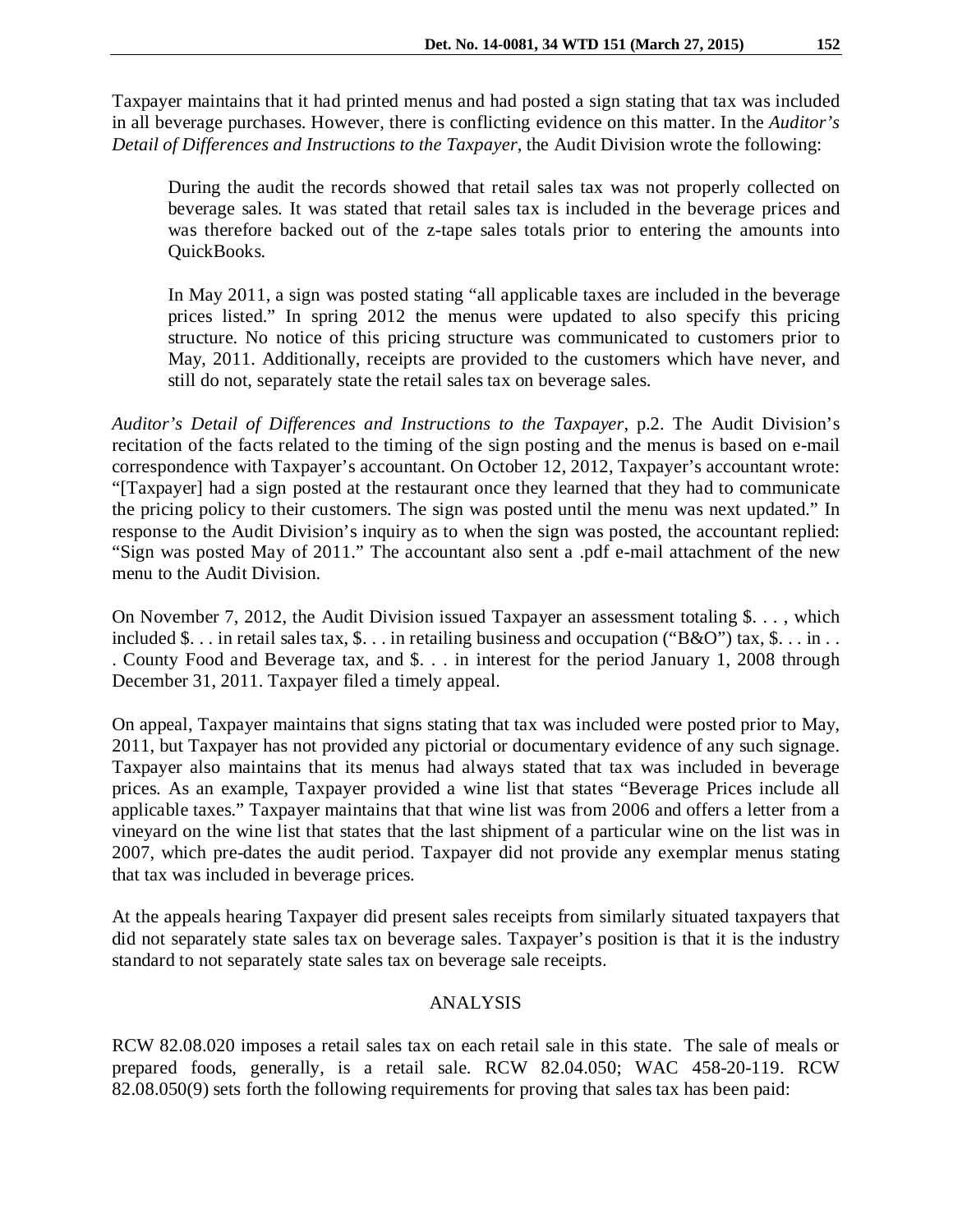[T]he tax required by this chapter to be collected by the seller shall be stated separately from the selling price in any sales invoice or other instrument of sale . . . Except as otherwise provided in this subsection, for purposes of determining the tax due from the buyer to the seller and from the seller to the department it must be conclusively presumed that the selling price quoted in any price list, sales document, contract or other agreement between the parties does not include the tax imposed by this chapter. But if the seller advertises the price as including the tax or that the seller is paying the tax, the advertised price may not be considered the selling price.

RCW 82.08.050(9) (2010). On the matter of the taxability of an advertised tax-included selling price, the Court of Appeals, in *Dep't of Revenue v. Bi-Mor, Inc.*, 171 Wn. App. 197, 286 P.3d 417 (2012) held:

[T]he plain language of former RCW  $82.08.050^2$  $82.08.050^2$  $82.08.050^2$  mandates that when the seller advertises that the price includes the tax, the Department may not consider the advertised price to be the selling price.

*Bi-Mor*, *Inc.*, 171 Wn. App. at 207, 286 P.3d at 422. RCW 82.08.050 creates a conclusive presumption that "the selling price quoted in any price list, sales document, contract or other agreement between the parties does not include the tax imposed by this chapter. . . ." However, the statute allows taxpayers to rebut the presumption with proof that they advertise that the price includes sales tax. WAC 458-20-107(3); *see also Bi-Mor, Inc.*, 171 Wn. App. at 207, 286 P.3d at 422. Therefore, the issue in this matter is whether the Taxpayer indeed advertised that its selling price for beverages included sales tax.

WAC 458-20-124 currently reads as follows:

(9) **Sales of meals, beverages and food at prices including retail sales tax.** Persons may advertise and/or sell meals, beverages, or any kind of food product at prices including sales tax. Any person electing to advertise and/or make sales in this manner must clearly indicate this pricing method on the menus and other price information.

(10) **Spirits, beer, and wine restaurant licensees.** Restaurants operating under the authority of a license from the liquor control board to sell spirits, beer, and wine by the glass for on-premises consumption generally have both dining and cocktail lounge areas.

RC W 82.08.050 (2001). This version of the statute did not change in any significant respect until January 1, 2010, when the statute was amended to read in the manner quoted in the text above. *See*RCW 82.08.050(9).

<span id="page-2-0"></span><sup>&</sup>lt;sup>2</sup> The Court of Appeals, in *Bi-Mor*, was interpreting the 2001 version of RCW 82.08.050, which read as follows:  $\overline{a}$ 

The tax required by this chapter to be collected by the seller shall be stated separately from the selling price in any sales invoice or other instrument of sale. On all retail sales through vending machines, the tax need not be stated separately from the selling price or collected separately from the buyer. For purposes of determining the tax due from the buyer to the seller and from the seller to the department it shall be conclusively presumed that the selling price quoted in any price list, sales document, contract or other agreement between the parties does not include the tax imposed by this chapter, but if the seller advertises the price as including the tax or that the seller is paying the tax, the advertised price shall not be considered the selling price.